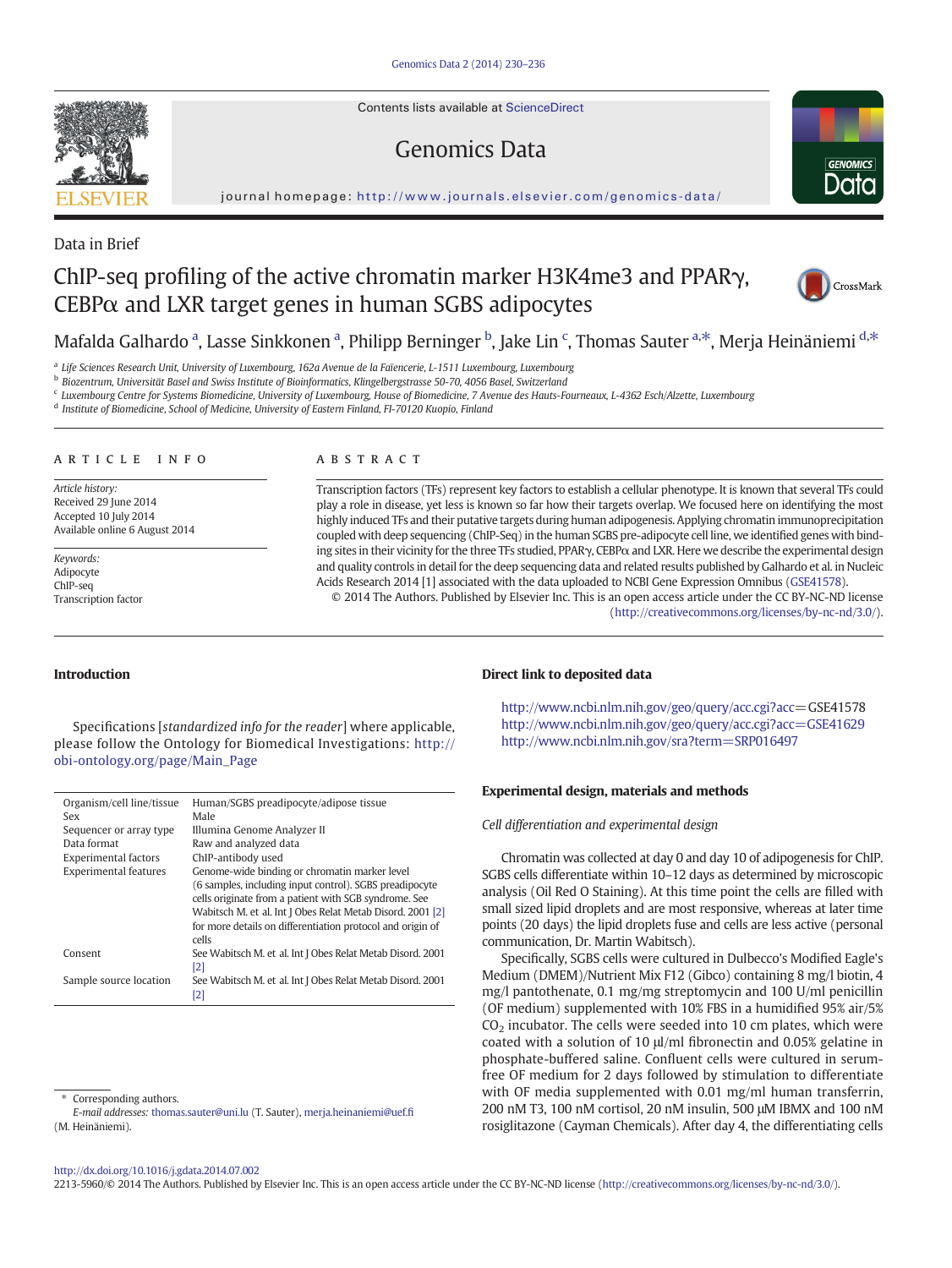<span id="page-1-0"></span>were kept in OF media supplemented with 0.01 mg/ml human transferrin, 100 nM cortisol and 20 nM insulin.

#### Chromatin immunoprecipitation

Nuclear proteins were cross-linked to DNA by adding formaldehyde directly to the medium to a final concentration of 1% for 8 min at room temperature. Cross-linking was stopped by adding glycine to a final concentration of 0.125 M and incubating for 5 min at room temperature on a rocking platform. The medium was removed and the cells were washed twice with ice-cold PBS. The cells were then collected in lysis buffer (1% SDS, 10 mM EDTA, protease inhibitors, 50 mM Tris–HCl, pH 8.1) and the lysates were sonicated by a Bioruptor UCD-200 (Diagenode, Liege, Belgium) to result in DNA fragments of 200 to 500 bp in length. Cellular debris was removed by centrifugation and the lysates were diluted 1:10 in ChIP dilution buffer (0.01% SDS, 1.1% Triton X-100, 1.2 mM EDTA, 167 mM NaCl, protease inhibitors, 16.7 mM Tris–HCl, pH 8.1). Chromatin solutions were incubated overnight at 4 °C with rotation with antibodies against H3K4me3 (4 μl per IP of 17–614, Millipore, Billerica, MA, USA), PPARγ (mixture of 0.5 μl per IP of sc-7196x, Santa Cruz Biotechnologies, Santa Cruz, CA, USA and 5 μl per IP of 101700, Cayman, Ann Arbor, MI USA), CEBP $\alpha$  (5 µl per IP of sc-61, Santa Cruz Biotechnologies), and LXRα (5 μl per IP, kind gift from Eckardt Treuter, Karolinska Institute, Stockholm, Sweden). The LXR antibody recognizes also LXRβ that maintains a constant low level of expression during differentiation. The immuno-complexes were collected with 20 μl of MagnaChIP protein A beads (Millipore) for 1 h at 4 °C with rotation. Non-specific background was removed by incubating the MagnaChIP protein A beads overnight at 4 °C with rotation in the presence of BSA (250 μg/ml). The beads were washed sequentially for 3 min by rotation with 1 ml of the following buffers: low salt wash buffer (0.1% SDS, 1% Triton X-100, 2 mM EDTA, 150 mM NaCl, 20 mM Tris–HCl, pH 8.1), high salt wash buffer (0.1% SDS, 1% Triton X-100, 2 mM EDTA, 500 mM NaCl, 20 mM Tris–HCl, pH 8.1) and LiCl wash buffer (0.25 M LiCl, 1% Nonidet P-40, 1% sodium deoxycholate, 1 mM EDTA, 10 mM Tris–HCl, pH 8.1). Finally, the beads were washed twice with 1 ml TE buffer (1 mM EDTA, 10 mM Tris–HCl, pH 8.1). The immuno-complexes were then eluted by adding 500 μl of elution buffer (25 mM Tris–HCl, pH 7.5, 10 mM EDTA, 0.5% SDS) and incubating for 30 min on rotation. The cross-linking was reversed and the remaining proteins were digested by adding 2.5 μl of proteinase K (Fermentas) to a final concentration of 80 μg/ml and incubating overnight at 65 °C. The DNA was recovered by phenol/chloroform/isoamyl alcohol (25:24:1) extractions and precipitated with 0.1 volume of 3 M sodium acetate, pH 5.2, and 2 volumes of ethanol using glycogen as carrier. Immunoprecipitated chromatin DNA was then used as a template for real-time quantitative PCR or for library preparation and sequencing (performed at EMBL core facility).

#### Data processing and alignment

Sequencing reads were quality controlled using the FASTQC software v.0.10.0 [\(http://www.bioinformatics.babraham.ac.uk/projects/](http://www.bioinformatics.babraham.ac.uk/projects/fastqc/) [fastqc/](http://www.bioinformatics.babraham.ac.uk/projects/fastqc/)). The quality scores were consistently high along the read length and the samples had overall good quality based on multiple metrics (see Supplementary data file 1, Figs. 1–5). Possible clonality in the PCR step of library preparation was evaluated by counting reads mapping per



Fig. 1. Analysis of sample clonality. Histograms of clonal read depth are shown for the ChIP-seq samples. The bars indicate the number of reads per unique position. In an ideal ChIP-seq experiment there is a high fraction of single reads per position. Panels A–E show data of differentiated SGBS cells, and panel F shows data of preadipocytes. A. PPARg, B. CEBPa, C. LXR, D. H3K4me3, E. Input, F. H3K4me3 preadipocyte.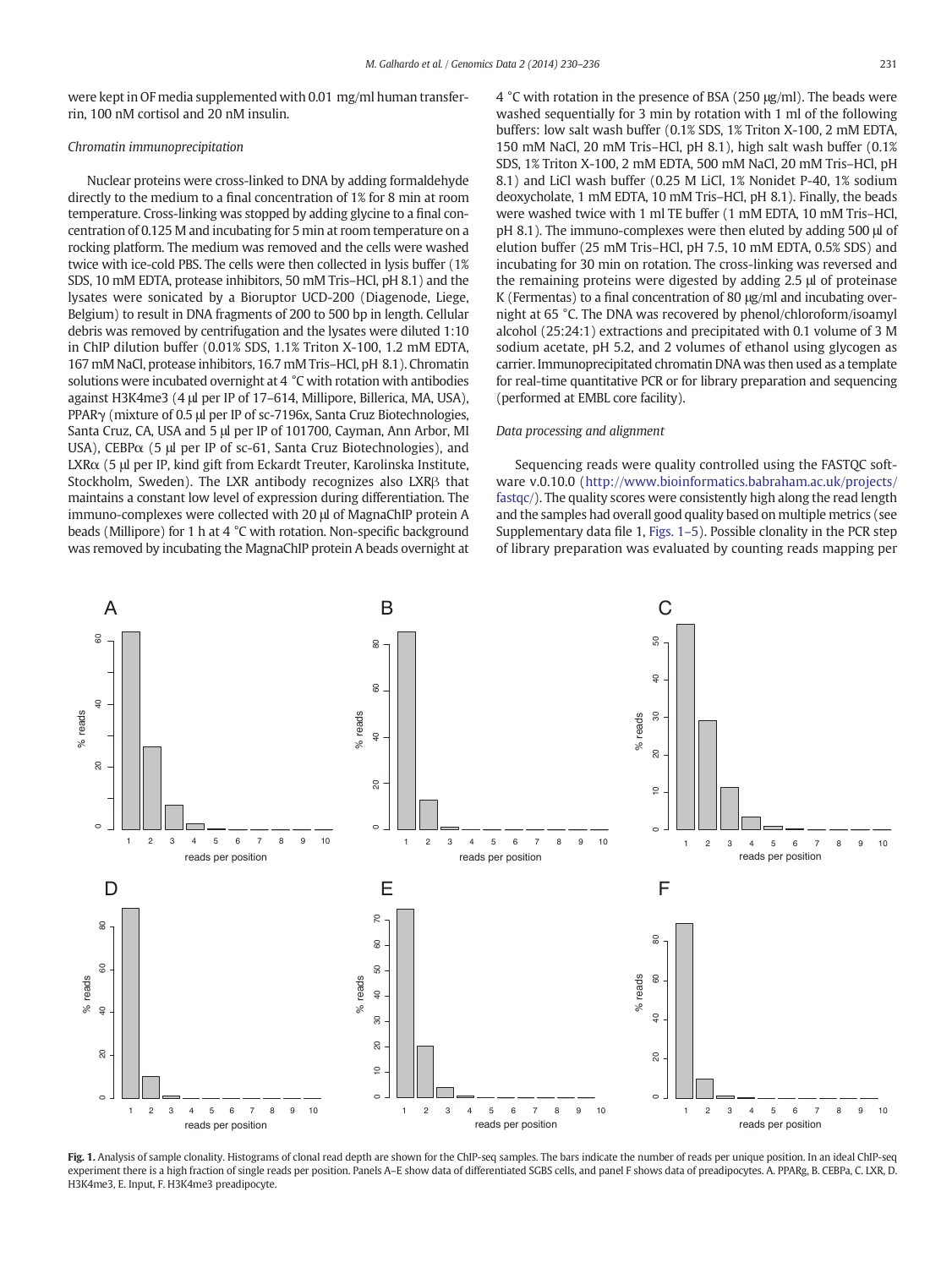

Fig. 2. Analysis of fragment length. The relative distance of reads mapping to ChIP-seq signal maximal from the two strands (positive and negative) is shown for the ChIP-seq samples. In a typical ChIP-seq experiment the peaks from opposite strands are 100–300 bp separated. Panels A–E show data of differentiated SGBS cells, and panel F shows data of preadipocytes. A. PPARg, B. CEBPa, C. LXR, D. H3K4me3, E. Input, F. H3K4me3 preadipocyte.

genomic position [\(Fig. 1](#page-1-0)). This revealed some degree of clonal amplification in the samples for PPARγ and LXR. Therefore, we chose to include a stack collapsing step to the preprocessing. The fragment length was estimated based on distance between reads mapping to positive and negative strands at peak locations (Fig. 2) and agreed well in each sample with the expected size of approximately 200 bp. When examining the read base pair content [\(Figs. 3 and 4\)](#page-3-0), a deviation from the expected GC-content was observed in the input sample of SGBS cells and this sample was replaced in the downstream analysis by a new input obtained from similarly differentiated cells. The slightly higher GC-content in H3K4me3 peaks is expected as these reads derive from promoter proximal regions that have typically higher GC-content than the rest of the genome.

Specifically, the FASTX software v.0.0.13 [\(http://hannonlab.cshl.edu/](http://hannonlab.cshl.edu/fastx_toolkit/index.html) [fastx\\_toolkit/index.html](http://hannonlab.cshl.edu/fastx_toolkit/index.html)) was used to remove read artifacts and those reads that had low quality base pair calling (minimum quality score of phred 10 across the read length was required) and to collapse read stacks. Subsequently, reads were aligned to the hg19 human genome using the Bowtie software v0.1.25 [\[3\]](#page-4-0) with the following settings: one mismatch was allowed, maximum three locations in the genome were allowed, and the highest quality match was reported. This resulted in 9608582 mapped reads for PPARγ, 19889853 for CEBPα, 15375177 for LXR, 12253403 for adipocyte H3K4me3, 12550706 for preadipocyte H3K4me3 and 18109349 for input. A script that downloads the deposited reads from the NCBI SRA database and produces aligned reads with these settings is provided (see Additional Data File 2).

#### Analysis of ChIP-seq signal

The H3K4me3 histone mark is often found at active transcription start sites (TSS). We were interested to assign each gene to H3K4me3 positive vs -negative categories. For this purpose, the mixture modeling approach implemented in the EpiChIP software v.0.9.7 [\[4\]](#page-4-0) was applied. The results have been presented elsewhere [\[1\]](#page-4-0) and a thorough userguide is available from the tool website [\(http://epichip.sourceforge.net/](http://epichip.sourceforge.net/tutorial.html) [tutorial.html\)](http://epichip.sourceforge.net/tutorial.html). As instructed in the user guide, differently sized windows around the TSS regions were quantified to choose a proper window size. The region  $-750$  to  $+1250$  centered at Refseq TSS coordinates had the highest amount of signal and was therefore chosen for signal quantification. Two distributions were clearly visible: the higher values corresponding to actual chromatin marker signal distribution separated from the background distribution. The software then assigns a probability for each TSS region that indicates whether it corresponds to the signal distribution. We employed the default settings and used the noise, unclassified and signal results to compare the preadipocyte and the adipocyte TSS activity.

TF peak detection was performed using the Quest software v.2.4 [\[5\].](#page-4-0) To allow configuring all settings, we turned on the advanced mode. Parameters were generated using the command QuEST\_2.4/ generate\_QuEST\_parameters.pl -bowtie\_align\_ChIP sample.bowtie -bowtie\_align\_RX\_noIP input.bowtie -gt genome\_table\_hg19 -ap sampleFolder -ChIP\_name sampleChIP –advanced. Default settings were otherwise applied except for the mappable genome fraction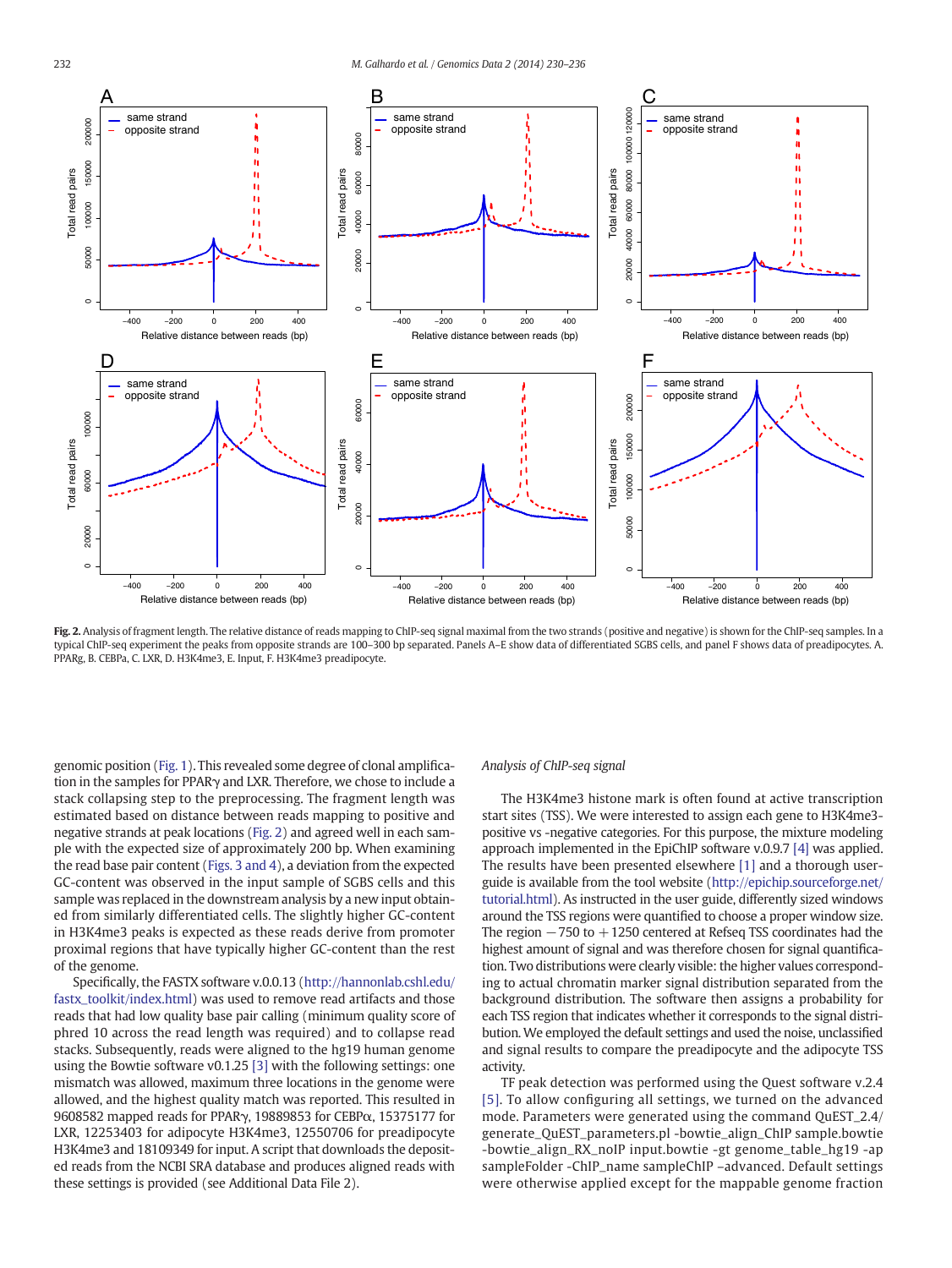<span id="page-3-0"></span>

Fig. 3. GC-content of reads. The GC-content of the reads compared to that of the genome (hg19) is shown for the ChIP-seq samples. Typical ChIP-seq experiments with TF antibodies show a distribution that closely resembles that of random fragments from the genome. Gene proximal areas typically have higher GC-content and this is reflected in the H3K4me3 samples that have peaks nearby transcription start sites. Panels A-E show data of differentiated SGBS cells, and panel F shows data of preadipocytes. A. PPARg, B. CEBPa, C. LXR, D. H3K4me3, E. Input, F. H3K4me3 preadipocyte.

(set to 0.88) and enrichment (ChIP enrichment set to 15 and ChIP to background enrichment to 2.5). The final peak lists were filtered to remove peaks with q-value (fdr) above  $0.001$  ( $-\log$ Qvalue > 3). Based on examining the signal wiggle files, cut-offs for low-occupancy (enrichment  $> 15$ ) and high occupancy (enrichment  $> 30$ ) binding sites were defined. Finally, using the UCSC Table Browser, we obtained a file (group: Repeats, track: RepeatMaster) corresponding to satellite repeats (#filter: rmsk.repClass = 'satellite') and removed peaks overlapping these regions.

TF motif detection by the MEME-ChIP software [\[6\]](#page-4-0) was performed using the high occupancy peaks.We used the setting -nmotifs 10 -minw 6 -maxw 30 and matched the motifs found to the JASPAR 2009 CORE database. MEME analysis using 600 randomly chosen trimmed (central 100 bp) input sequences revealed the respective TF motif as top motif present in the sample in each case ([Fig. 6](#page-6-0)). The canonical binding sites matched to the TF analyzed were: MA0065.2 PPARG::RXRA and MA0065.1 PPARG::RXRA for PPARγ peaks; CEBPα: MA0102.2 (CEBPA), MA0102.1 (Cebpa) for CEBPα peaks; while a close match to motif reported by Feldman et al. [\[7\]](#page-4-0) was found for LXR. This indicates that the antibody collection and downstream analysis were successfully performed. A script to run the motif analysis is provided (see Additional data file 2).

#### Discussion

Here we describe deep sequencing data obtained from human SGBS preadipocyte differentiation. This dataset is composed of data derived using the Illumina Genome Analyzer II. We demonstrated genome-wide binding pattern of key adipogenic TFs that were shown to co-occupy several loci. Further, this dataset is part of a GEO Superseries (GSE41578) and we have used it in combination with gene expression data to associate putative target genes in [\[1\]](#page-4-0). To further analyze the data in an integrative manner, we introduced the web portal IDARE (Integrated Data Nodes or Regulation) in [\[1\]](#page-4-0) for interactive data exploration of the results within the metabolic network context, available at [http://systemsbiology.uni.lu/](http://systemsbiology.uni.lu/idare.html) [idare.html](http://systemsbiology.uni.lu/idare.html), including a detailed user guide. Direct links to our ChIP-seq track hub which can be used to visualize the signal at any genomic loci are available from this website. We also provide results on motif analysis presented in this paper that can be used for further analysis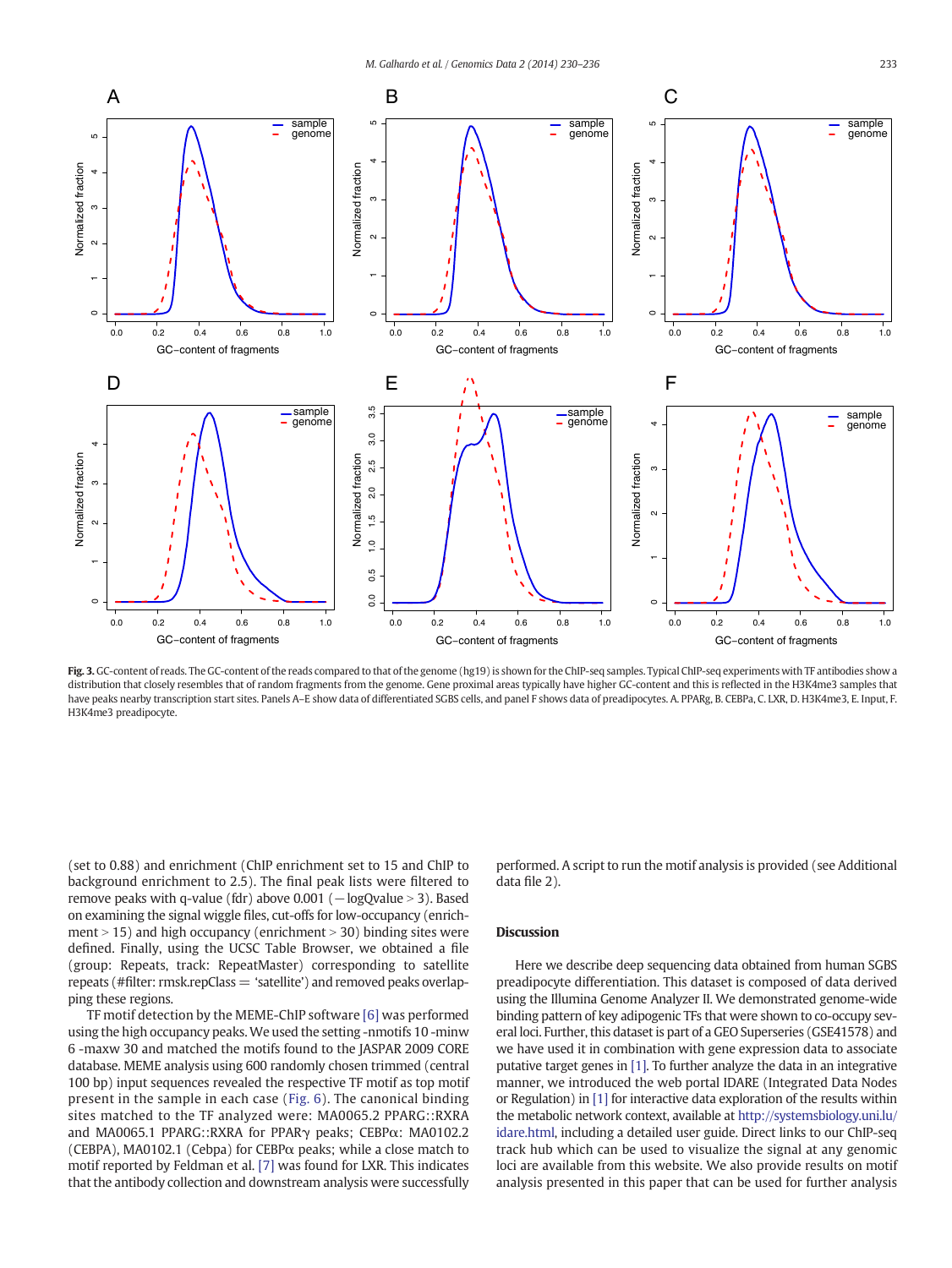<span id="page-4-0"></span>

Fig. 4. Nucleotide frequencies along the read length. The frequency of each nucleotide along the read is plotted for each ChIP-seq sample. The frequencies of A and T are typically very similar to those of G and C. Gene proximal areas typically have higher GC-content and this is reflected in the H3K4me3 samples that have peaks nearby transcription start sites. Panels A–E show data of differentiated SGBS cells, and panel F shows data of preadipocytes. A. PPARg, B. CEBPa, C. LXR, D. H3K4me3, E. Input, F. H3K4me3 preadipocyte.

of combinatorial TF binding. Results from the data have increased our understanding of the TF-mediated control of human adipogenesis. Supplementary data to this article can be found online at [http://dx.](http://dx.doi.org/10.1016/j.gdata.2014.07.002)

[doi.org/10.1016/j.gdata.2014.07.002](http://dx.doi.org/10.1016/j.gdata.2014.07.002).

### Acknowledgments

We would like to acknowledge the following funding sources: Fonds National de la Recherche Luxembourg [AFR, AM2c and C08/BM/01]; University of Eastern Finland and Fondation du Pélican de Mie et Pierre Hippert-Faber under the aegis of Fondation de Luxembourg.

#### References

[1] [M. Galhardo, L. Sinkkonen, P. Berninger, J. Lin, T. Sauter, M. Heinäniemi, Integrated](http://refhub.elsevier.com/S2213-5960(14)00059-2/rf0005) [analysis of transcript-level regulation of metabolism reveals disease-relevant nodes](http://refhub.elsevier.com/S2213-5960(14)00059-2/rf0005) [of the human metabolic network. Nucleic Acids Res. 42 \(2014\) 1474](http://refhub.elsevier.com/S2213-5960(14)00059-2/rf0005)–1496.

- [2] [M. Wabitsch, R.E. Brenner, I. Melzner, M. Braun, P. Möller, E. Heinze, K.M. Debatin, H.](http://refhub.elsevier.com/S2213-5960(14)00059-2/rf0035) [Hauner, Characterization of a human preadipocyte cell strain with high capacity for](http://refhub.elsevier.com/S2213-5960(14)00059-2/rf0035) [adipose differentiation. Int. J. Obes. Relat. Metab. Disord. 25 \(2001\) 8](http://refhub.elsevier.com/S2213-5960(14)00059-2/rf0035)–15.
- [3] [B. Langmead, C. Trapnell, M. Pop, S.L. Salzberg, Ultrafast and memory-ef](http://refhub.elsevier.com/S2213-5960(14)00059-2/rf0010)ficient align[ment of short DNA sequences to the human genome. Genome Biol. 10 \(2009\) R25](http://refhub.elsevier.com/S2213-5960(14)00059-2/rf0010).
- [4] [D. Hebenstreit, M. Gu, S. Haider, D.J. Turner DJ, P. Liò, S.A. Teichmann, EpiChIP:](http://refhub.elsevier.com/S2213-5960(14)00059-2/rf0040) gene-by-gene quantification of epigenetic modifi[cation levels. Nucleic Acids](http://refhub.elsevier.com/S2213-5960(14)00059-2/rf0040) [Res. 39 \(2011\) e27.](http://refhub.elsevier.com/S2213-5960(14)00059-2/rf0040)
- [5] [A. Valouev, D.S. Johnson DS, A. Sundquist, C. Medina, E. Anton, S. Batzoglou, R.M.](http://refhub.elsevier.com/S2213-5960(14)00059-2/rf0045) [Myers, A. Sidow, Genome-wide analysis of transcription factor binding sites based](http://refhub.elsevier.com/S2213-5960(14)00059-2/rf0045) [on ChIP-Seq data. Nat. Methods 5 \(2008\) 829](http://refhub.elsevier.com/S2213-5960(14)00059-2/rf0045)–834.
- [6] [P. Machanick, T.L. Bailey, MEME-ChIP: motif analysis of large DNA datasets.](http://refhub.elsevier.com/S2213-5960(14)00059-2/rf0025) [Bioinformatics 27 \(2011\) 1696](http://refhub.elsevier.com/S2213-5960(14)00059-2/rf0025)–1697.
- [7] [R. Feldmann, C. Fischer, V. Kodelja, S. Behrens, S. Haas, M. Vingron, B. Timmermann, A.](http://refhub.elsevier.com/S2213-5960(14)00059-2/rf0030) [Geikowski, S. Sauer, Genome-wide analysis of LXR](http://refhub.elsevier.com/S2213-5960(14)00059-2/rf0030)α activation reveals new transcrip[tional networks in human atherosclerotic foam cells. Nucleic Acids Res. 41 \(2013\)](http://refhub.elsevier.com/S2213-5960(14)00059-2/rf0030) 3518–[3531.](http://refhub.elsevier.com/S2213-5960(14)00059-2/rf0030)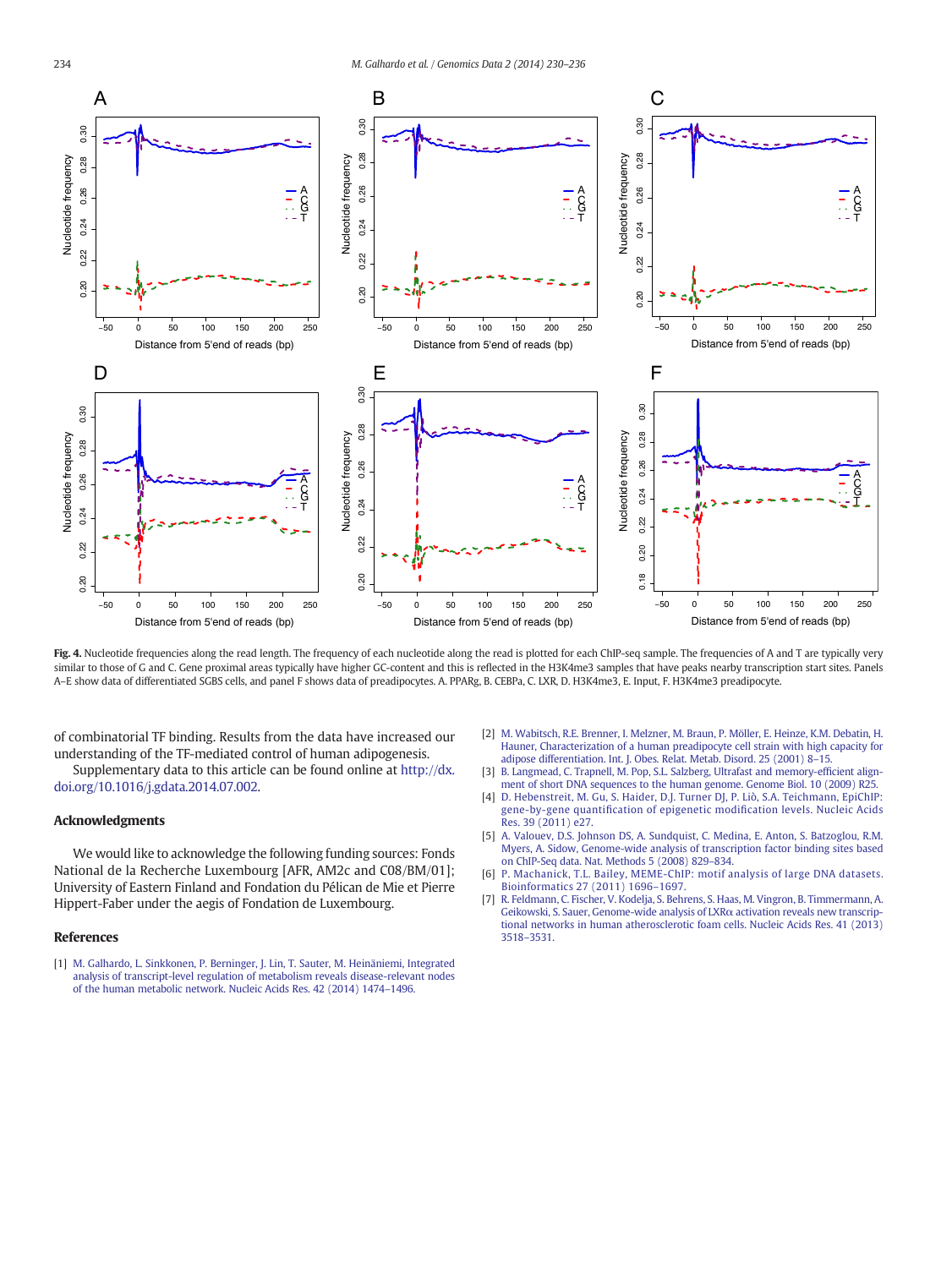

**Fig. 5.** Quality control data for discarded sample. One input sample did not match the other samples in terms of the quality results. As in [Figs. 1](#page-1-0)–4, analysis of sample clonality is shown in A, analysis of fragment length in B, GC-content in C and nucleotide frequencies along the read length in D.